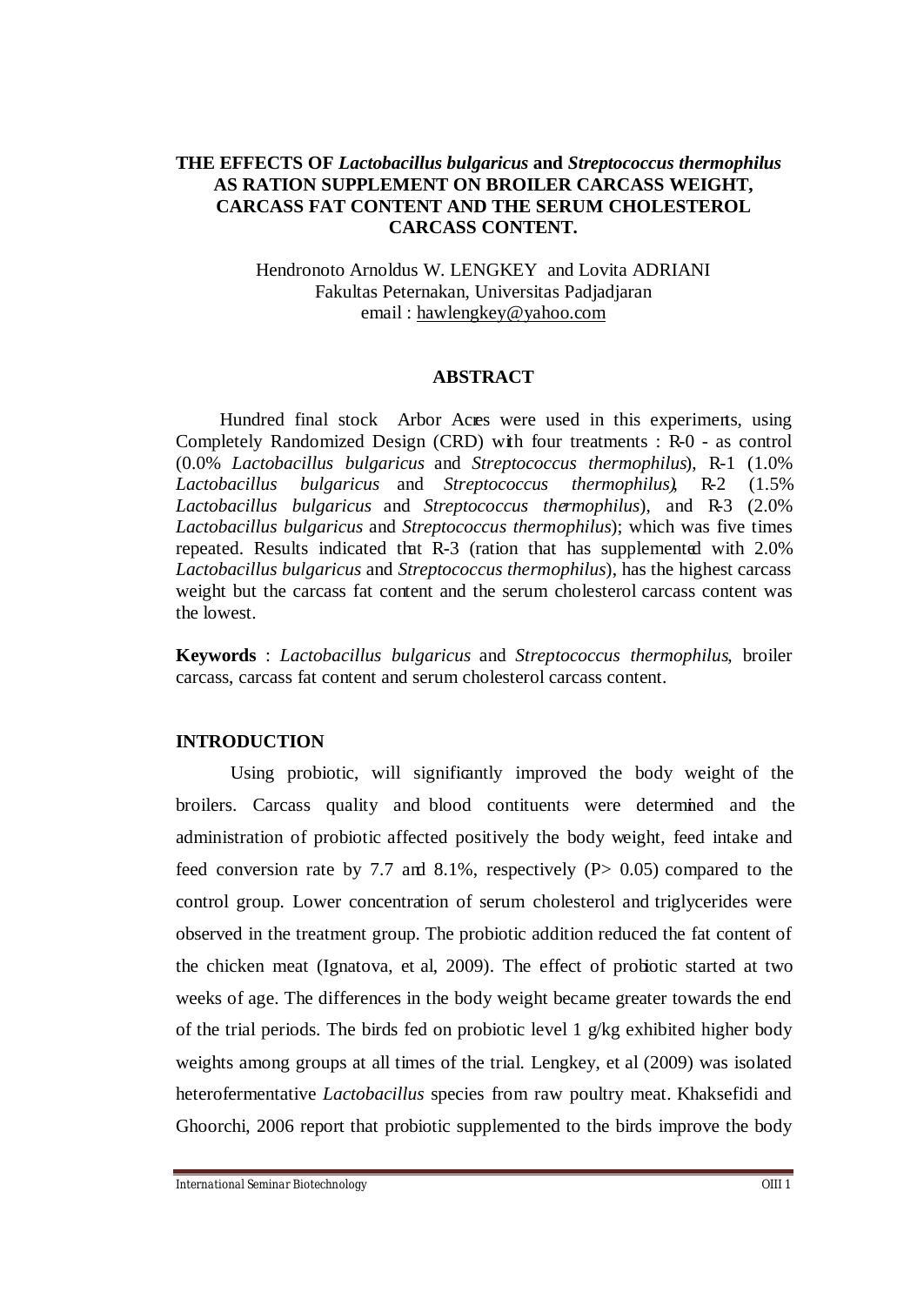weight and daily weight gain of broiler. Mohan et al (1996) reported that the beneficial effect of probiotic on chicken occurred only after the  $4<sup>th</sup>$  week of growth. Edens (2003), reported that the inclusion of desirable microorganisms (probiotics) in the diet allows rapid development of beneficial bacteria in the digestive tract of the host, improving its performance. According to Arun et al (2006), the probiotic supplementation of *Lactobacillus sporogenes* at 100 mg/kg diet will reduced the serum total cholesterol and the triglycerides were reduced significantly. The significant reduction in serum cholesterol of broiler chickens fed probiotic supplemented diet could be attributed to reduced absorption and/or synthesis of cholesterol in the gastro-intestinal tract by probiotic supplementation (Mohan, et al, 1996)

Chickens fed with various level of probiotic showed a significant decrease in cholesterol concentrations when compared to the control group. Ignatova et al (2009) reported that the probiotic supplementation reduced the serum cholesterol and triglyceride significantly. Mohan et al (1996) mentioned that chickens that received 75, 100, and 125 mg probiotic/kg diets had lower serum cholesterol content (93.3 mg/100 ml) compared to the control birds  $(132.2 \text{ mg}/100 \text{ ml})$ . According to Abdulrahim et al, 1996; *Lactobacillus acidophilus* reduces the cholesterol in the blood by deconjugating bile salts in the intestine, thereby preventing them from acting as precursors in cholesterol synthesis.

## **MATERIALS AND METHODS**

The Chickens are Broiler Arbo Acres 707 doc, but for these experiments, after 4 weeks old. The broiler carcass weight, fat content in the carcass, serum cholesterol carcass content was detect at 4 weeks old, using Completely Randomized Design (CRD).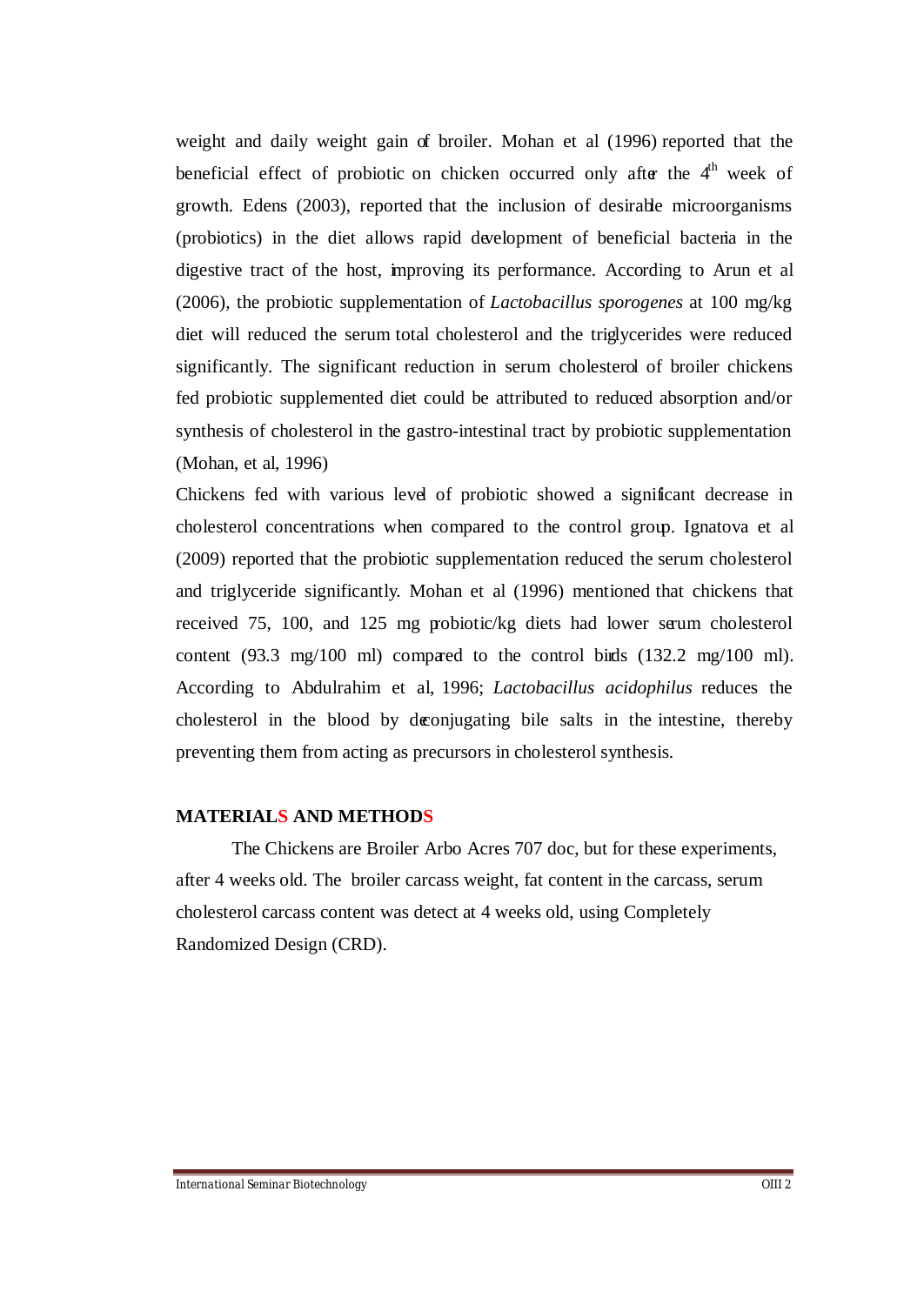### **RESULTS AND DISCUSSIONS**

## **Probiotic effects on Broiler Carcass Weight**

In Table 1, there is the results of probiotic supplementation on broiler carcass weight.

Table 1. The effect of *Lactobacillus bulgaricus* and *Streptococcus thermophilus* on Broiler Carcass Weight (g)

|                |         | Treatment | $(\%)$  |         | Total    |
|----------------|---------|-----------|---------|---------|----------|
| Repetition     | $R-0$   | $R-1$     | $R-2$   | $R-3$   |          |
|                | 909.55  | 997.64    | 999.98  | 1058.92 |          |
| $\overline{2}$ | 915.45  | 993.70    | 1000.77 | 1062.28 |          |
| 3              | 909.45  | 999.06    | 1001.05 | 1060.90 |          |
| $\overline{4}$ | 910.15  | 992.24    | 1001.05 | 1081.40 |          |
| 5              | 911.15  | 995.66    | 1001.00 | 1041.00 |          |
| Total          | 4555.75 | 4978.30   | 5003.85 | 5304.50 | 19842.40 |
| Average        | 911.15  | 995.66    | 1000.77 | 1060.90 |          |

From Table 1, it can be noticed that the probiotic treatments (R-1; R-2 and R-3), showed more broiler carcass weight than control group (R-0). These results showed that the probiotic supplemented groups improved the body weight and get more carcass weight than the control groups, that feed no probiotic in the diet. It means that the beneficial effect of probiotic on chicken ration. The improvement in the body weight in this study may be due to the increased efficiency of digestion and nutrient absorbtion processed due to precence of the probiotic bacteria. As a consequence, there is an improvement in the intestinal environment, increasing the efficiency of digestion and nutrient absorpton processes. According to Ignatova et. al  $(2009)$ , the administration of probiotic affected positively body weight ( $p<0.001$ ), feed intake and feed conversion rate by 7.7 and 8.1%, respectively (p>0.05) compared to the control group.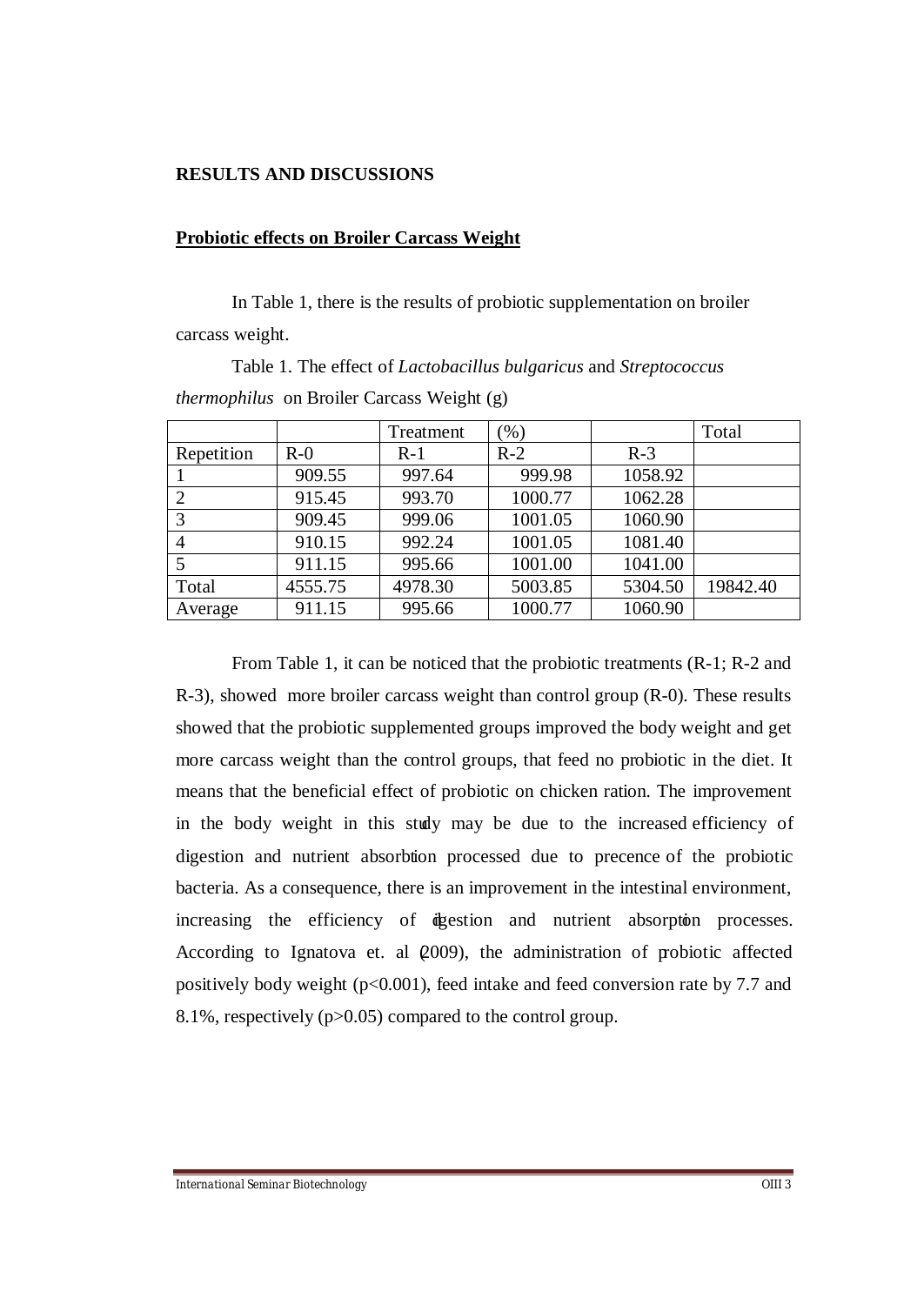## **Effects of Probiotics on Fat Content in the Carcass.**

Table 2, shows that the fat content in the carcass of the chickens that have fed with probiotic diet, get less fat content than the carcass from the control diet. The probiotic supplementation showed less fat content in the carcass, in proportion to the content of probiotic in the diet. The carcass from the chickens that fed with no probiotic in the ration have the highest fat content in the carcass. And the group with more probiotic in the diet, have the less fat content in the carcass, because the lactic acid in the probiotic will lower the pH in digestive tracts and inhibit the growing of other bacteria, especially the harmful bacteria. And also the energy from the carbohidrat was convert into lactic acid, so the fat formation in the carcass will decreased. The triglycerides were reduced by dietary supplementation of probiotic in the ration. Similar results were reported by Arum et al (2006) who found that triglyceride were reduced significantly by dietary supplementation of probiotic containing *Lactobacillus sporogenus* at 100 mg per kg diet.

Table 2. Fat content in the carcass that fed on rations containing different concentration of probiotic (g/kg feed)

|                |       | Treatment | $(\%)$ |       | Total |
|----------------|-------|-----------|--------|-------|-------|
| Repetition     | $R-0$ | $R-1$     | $R-2$  | $R-3$ |       |
|                | 4.92  | 4.32      | 4.67   | 2.21  |       |
| $\overline{2}$ | 5.87  | 3.68      | 3.76   | 2.25  |       |
| 3              | 5.91  | 3.80      | 2.82   | 2.66  |       |
| 4              | 4.74  | 3.78      | 4.09   | 4.05  |       |
| 5              | 3.61  | 4.90      | 3.08   | 3.13  |       |
| Total          | 25.05 | 20.40     | 18.45  | 14.30 | 78.20 |
| Average        | 5.01  | 4.08      | 3.69   | 2.86  |       |

# **Effect of probiotic in the serum cholesterol carcass content.**

Table 3, shows the serum cholesterol carcass content of the chickens that have fed with probiotic diet.

Table 3. Serum cholesterol carcass content of the chickens that fed on rations containing different concentration of probiotic (mg/g carcass)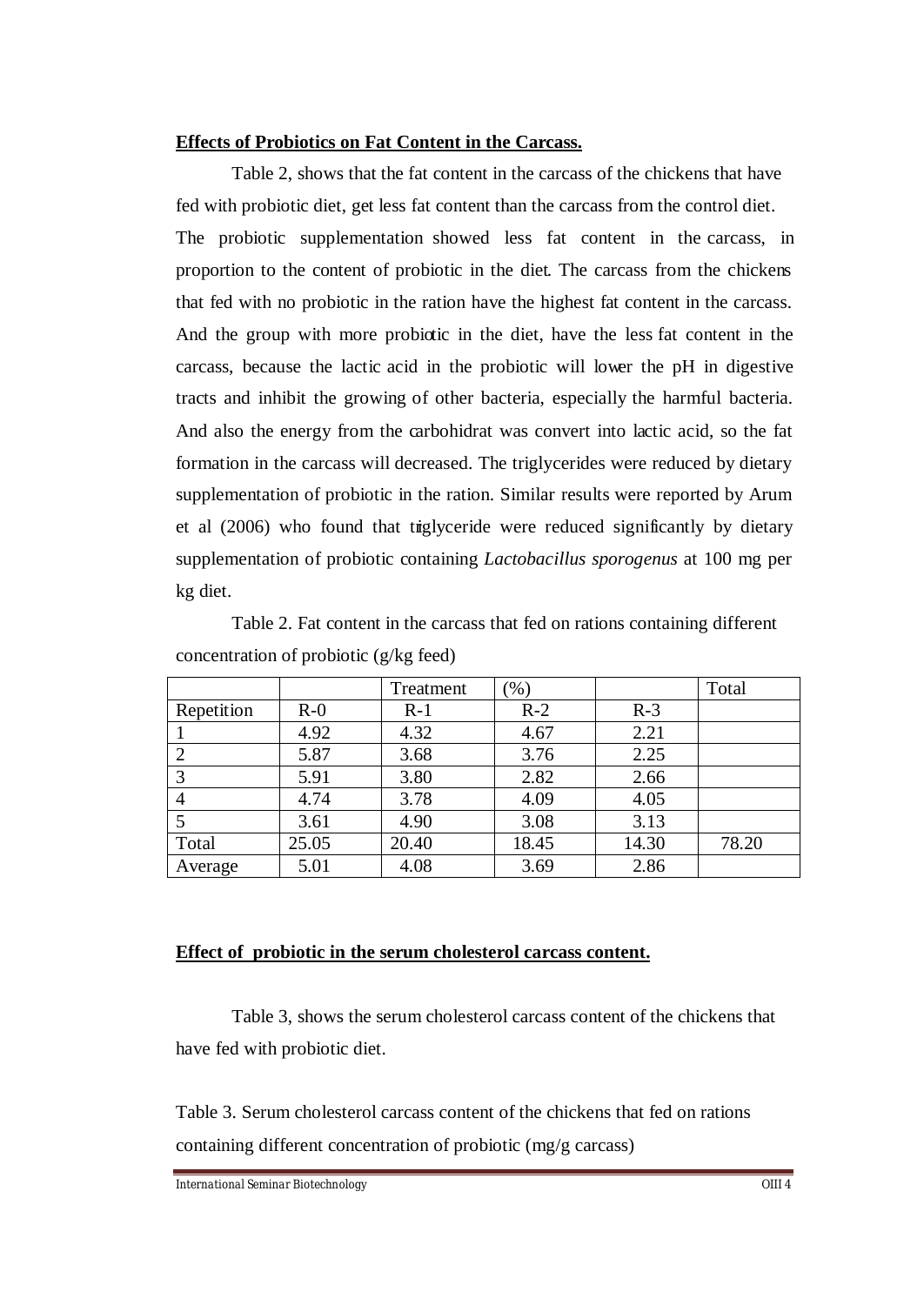|            |       | Treatment | $\mathcal{O}(6)$ |       |       |
|------------|-------|-----------|------------------|-------|-------|
| Repetition | $R-0$ | $R-1$     | $R-2$            | $R-3$ | Total |
|            | 117   | 112       | 114              | 109   |       |
|            | 123   | 108       | 100              | 113   |       |
|            | 113   | 114       | 108              | 103   |       |
|            | 130   | 134       | 103              | 100   |       |
|            | 127   | 102       | 115              | 105   |       |
| Total      | 610   | 570       | 540              | 530   | 2250  |
| Averages   | 122   | 114       | 108              | 106   |       |

Table 3 clearly demonstrated that the probiotic in the diet will reduced the serum cholesterol carcass content. Chickens that received probiotic had lower serum cholesterol,  $(106, 108 \text{ and } 114 \text{ mg}/100 \text{ g}$  carcass) compared to  $122 \text{ mg}/100$ g carcass, from the control birds. Chickens that received probiotic *Lactobacillus* has found to have a high bile salt hydrolytic activity, which is responsible for deconjugation of bile salt. Similar results were reported by Arun et al (2006), who found that serum total cholesterol and triglycerides were reduced significantly by dietary supplementation of probiotic containing *Lactobacillus sporogenes* at 100 mg per kg diet.

Mohan et al (1996) mentioned that chickens that received 75, 100, and 125 mg probiotic/kg diets had lower serum cholesterol content (93.3 mg/100 ml) compared to the control birds (132.2 mg/100 ml). The significant reduction in serum cholesterol of broiler chickens that fed probiotic supplemented diet could be attributed to reduced absorption and/or synthesis of cholesterol in the gastrointestinal tract by probiotic supplementation (Mohan et al, 1995). According to Ignatova et al (2009), the probiotic supplementation reduced the serum cholesterol and triglyceride significantly.

#### **CONCLUSIONS**

The probiotic supplementation in the diet, incearsed the body weight, because it was increased feed intake and improved feed utilization. The probiotic supplementation also reduced the serum cholesterol and triglyceride significantly.